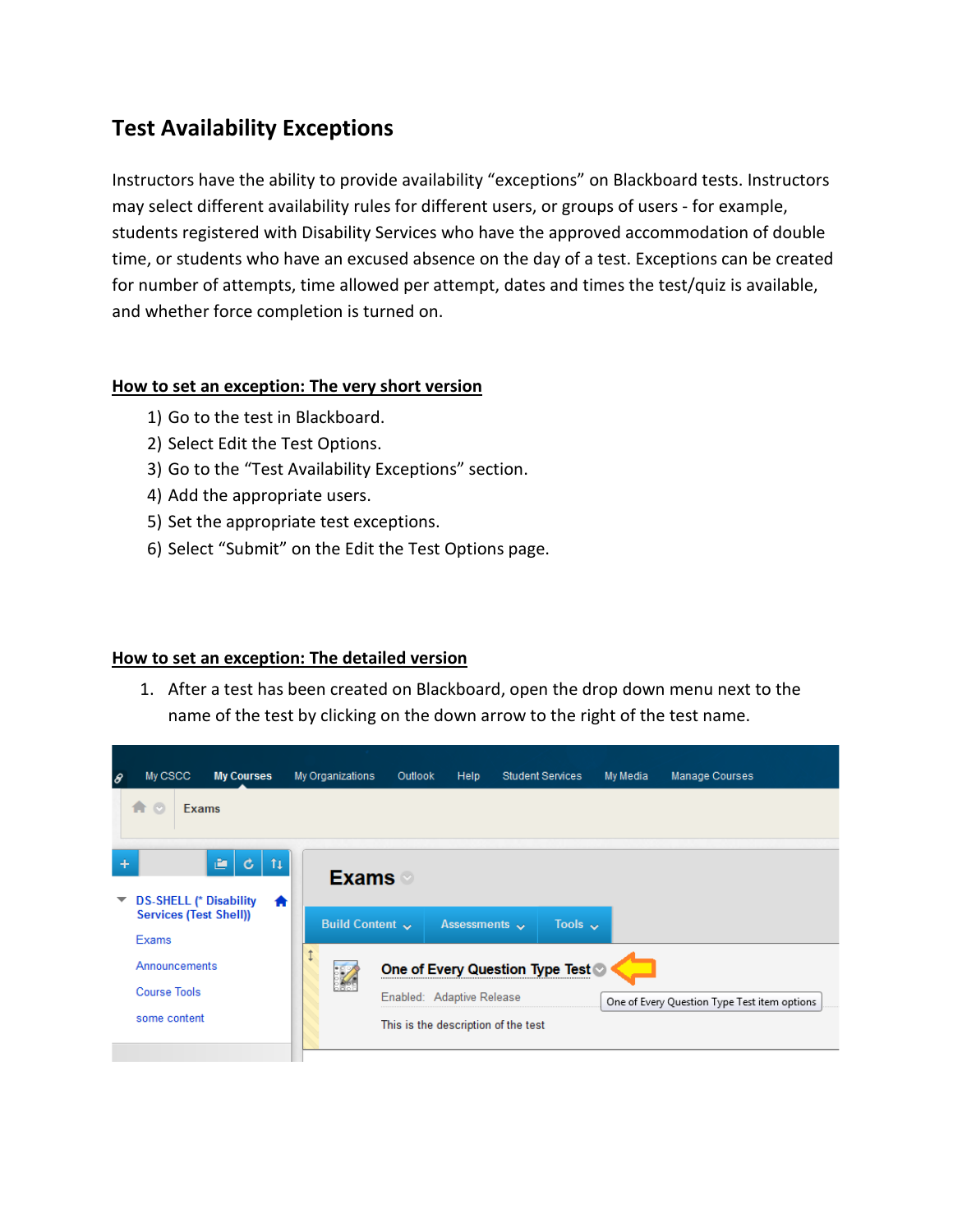2. From this list, choose "Edit the Test Options."

| Enabled: Adaptive Release            |                                           |
|--------------------------------------|-------------------------------------------|
|                                      | <b>Edit the Test</b>                      |
|                                      | Edit the Test Options                     |
|                                      | Adaptive Release<br>Edit the Test Options |
| test<br>                             | Adaptive Release: Advanced                |
| Availability: Item is not available. | Set Review Status (Disabled)              |
|                                      | Metadata                                  |
|                                      | Statistics Tracking (On/Off)              |
|                                      | <b>User Progress</b>                      |
| <br>do this plz                      | Move                                      |
|                                      | Item Analysis                             |
|                                      | Delete                                    |
|                                      |                                           |

Here's what the top of the Edit the Test Options page looks like:

| $\theta$  | My CSCC<br><b>My Courses</b>                              | My Organizations | Outlook<br>Help                 | <b>Student Services</b>                                                                 | My Media | <b>Manage Courses</b>                                                                                                             |
|-----------|-----------------------------------------------------------|------------------|---------------------------------|-----------------------------------------------------------------------------------------|----------|-----------------------------------------------------------------------------------------------------------------------------------|
|           | 合<br>$\circ$                                              |                  |                                 | Exams > One of Every Question Type Test > Test Options One of Every Question Type Test] |          |                                                                                                                                   |
| $\ddot{}$ | $\mathbf{E}$ $\mathbf{C}$ $\mathbf{H}$                    |                  | <b>Test Options</b>             |                                                                                         |          |                                                                                                                                   |
|           | ▼ DS-SHELL (* Disability<br><b>Services (Test Shell))</b> | 合                |                                 |                                                                                         |          | Test options control the instructions, availability, due dates, feedback, self-assessment and presentation of the test. More Help |
|           | Exams                                                     |                  |                                 |                                                                                         |          |                                                                                                                                   |
|           | Announcements                                             |                  | $*$ Indicates a required field. |                                                                                         |          |                                                                                                                                   |
|           | <b>Course Tools</b><br>some content                       |                  | <b>TEST INFORMATION</b>         |                                                                                         |          |                                                                                                                                   |
|           | <b>COURSE MANAGEMENT</b>                                  | -X- Name         |                                 | One of Every Question                                                                   |          |                                                                                                                                   |
|           | <b>Control Panel</b><br>Content Collection                |                  | Choose Color of Name            | <b>Black</b>                                                                            |          |                                                                                                                                   |
|           | Course Tools                                              |                  | <b>Content Link Description</b> |                                                                                         |          |                                                                                                                                   |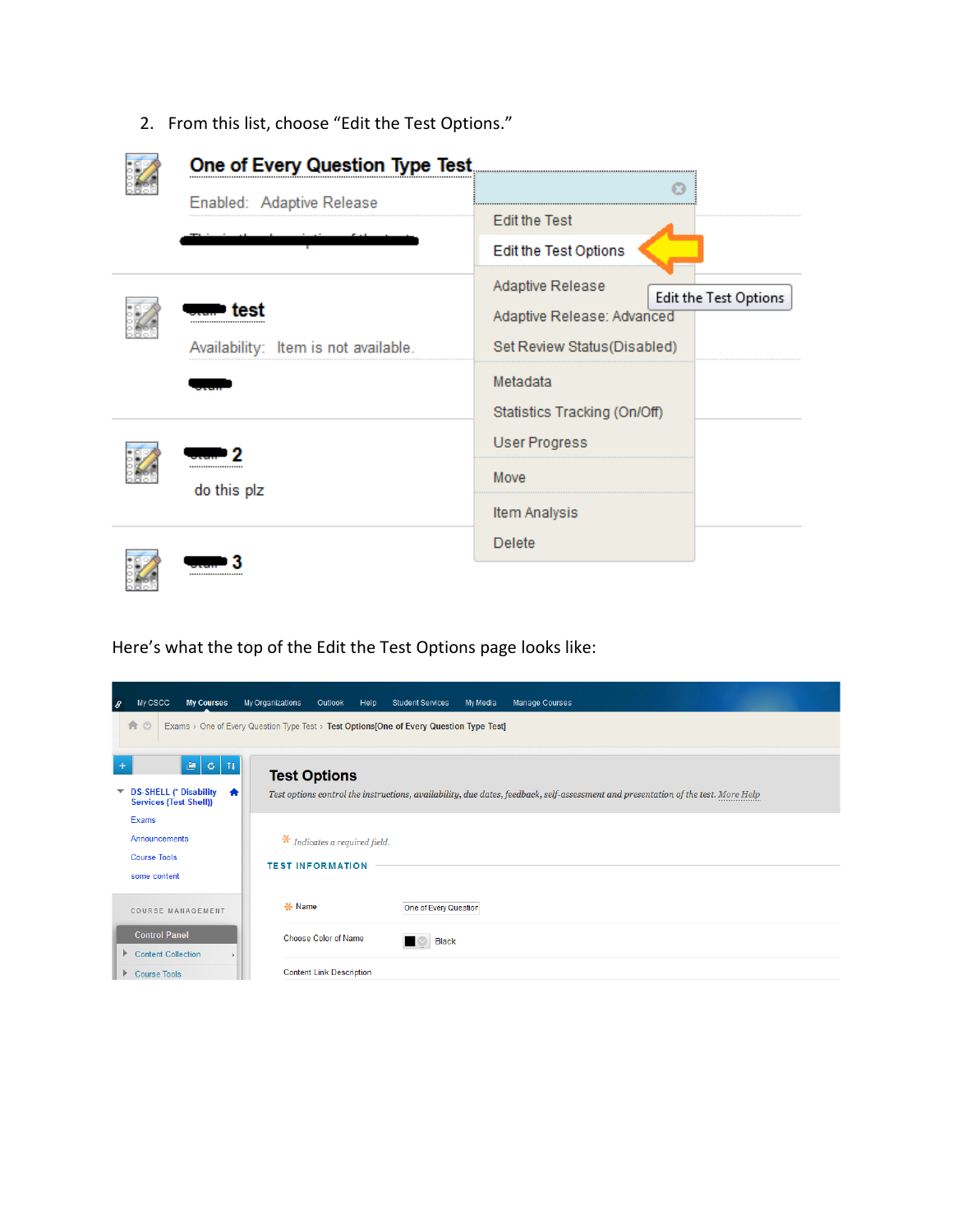3. Scroll down the Edit the Test Options page. A little past halfway down the page, just after the Password box, there is a section titled "Test Availability Exceptions."

| Password<br>Require a password to access this test.                                                                                                                                   |
|---------------------------------------------------------------------------------------------------------------------------------------------------------------------------------------|
| <b>TEST AVAILABILITY EXCEPTIONS</b>                                                                                                                                                   |
| Click <b>Add User or Group</b> to search for course users and groups to add to the exception<br>choose to use groups, you must make the group unavailable if you do not want students |
|                                                                                                                                                                                       |

4. In the "Test Availability Exceptions" section, select the "Add User or Group" button. This will open a new pop up window. In the list under "User or Group," you'll see all users enrolled in your Blackboard course.

| $\blacksquare$ |          | Display After 09/16/2016<br>圖<br>Enter dates as mm/dd/yyyy. Time may be entered in any increment. | 09:02 AM |                                                                                                                                                         |
|----------------|----------|---------------------------------------------------------------------------------------------------|----------|---------------------------------------------------------------------------------------------------------------------------------------------------------|
|                |          | Add User or Group - Blackboard Learn - Mozilla Firefox                                            |          |                                                                                                                                                         |
|                |          |                                                                                                   |          | (i) △ https://courses.cscc.edu/webapps/assessment/courseUserGroupSearch.jsp?runSearch=true&course_id=_34294_1&usrqrp_ids=-1&filter_crw=stu&search_field |
|                |          | <b>Add User or Group</b><br>Search: Any<br>$\blacktriangleright$ Not Blank $\blacktriangleright$  | Go       |                                                                                                                                                         |
|                |          | User or Group                                                                                     | Username | Name                                                                                                                                                    |
|                |          | ⊻                                                                                                 |          | (Demo Student)                                                                                                                                          |
|                | $\nabla$ |                                                                                                   | aaltizer | Autumn Altizer                                                                                                                                          |
|                |          |                                                                                                   |          |                                                                                                                                                         |

Select the check box next to any users for whom you'd like to set exceptions. You can select one or multiple students. Then select "Submit" in the bottom right.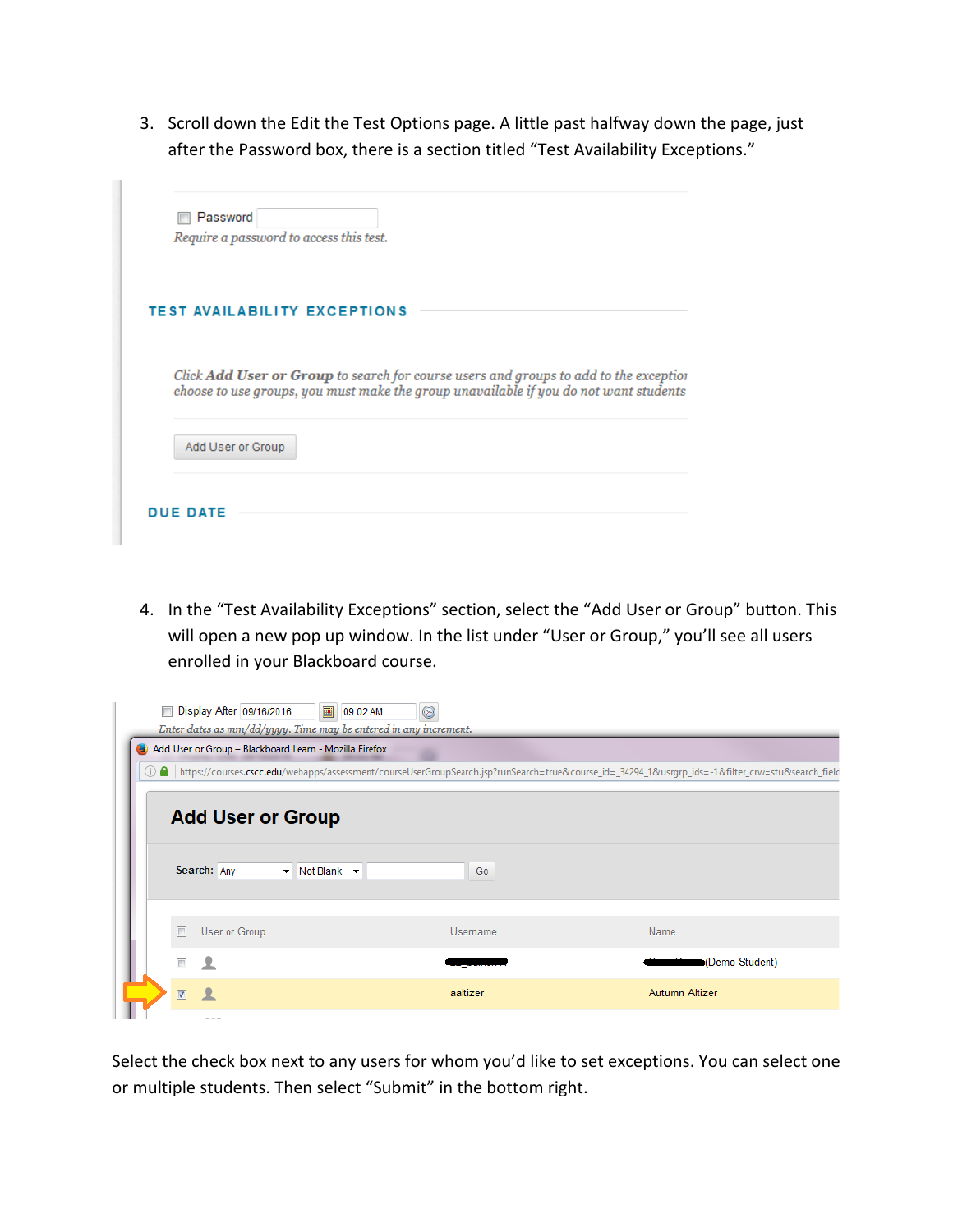Now the selected student(s) appear in a list under Test Availability Exceptions.

| <b>TEST AVAILABILITY EXCEPTIONS</b>        |                                                                                                                                                                                                                                                                                                                                                                                                                 |                           |              |                       |
|--------------------------------------------|-----------------------------------------------------------------------------------------------------------------------------------------------------------------------------------------------------------------------------------------------------------------------------------------------------------------------------------------------------------------------------------------------------------------|---------------------------|--------------|-----------------------|
|                                            |                                                                                                                                                                                                                                                                                                                                                                                                                 |                           |              |                       |
|                                            | Click Add User or Group to search for course users and groups to add to the exception list. Timer and force completion must be enabled in the previous test availability step to enable those settings for exceptions. If you<br>choose to use groups, you must make the group unavailable if you do not want students to see group members. Click Remove all Exceptions to delete all exceptions for the test. |                           |              |                       |
| Add User or Group<br>Remove All Exceptions |                                                                                                                                                                                                                                                                                                                                                                                                                 |                           |              |                       |
| Name                                       | Attempts                                                                                                                                                                                                                                                                                                                                                                                                        | Timer                     | Availability |                       |
| Autumn Altizer                             | <b>Single Attempt</b>                                                                                                                                                                                                                                                                                                                                                                                           | $\nabla$ 5<br>Auto Submit | 画            | $\boldsymbol{\times}$ |

5. Choose the type of availability exception(s). For students testing with accommodations, the two most commonly used types of availability exceptions alter the amount of time for the test and which dates the student can test.

### a. **To set double time**

| Name                | Attempts                                   | Timer              |
|---------------------|--------------------------------------------|--------------------|
| Autumn Altizer<br>٠ | Single Attempt<br>$\overline{\phantom{a}}$ | ⊽ 5<br>Auto Submit |

In the row with the student's name, select the check box under the "Timer" heading. In the textbook next to the check box, **enter the doubled test time in minutes**. (For example, if the class has 1 hour 50 minutes for a test, a student testing with double time will have 3 hours and 40 minutes, or 220 minutes. "220" is entered in this box.)

#### b. **To change test availability dates**

In the row with the student's name, select the calendar icon under the "Availability" heading.